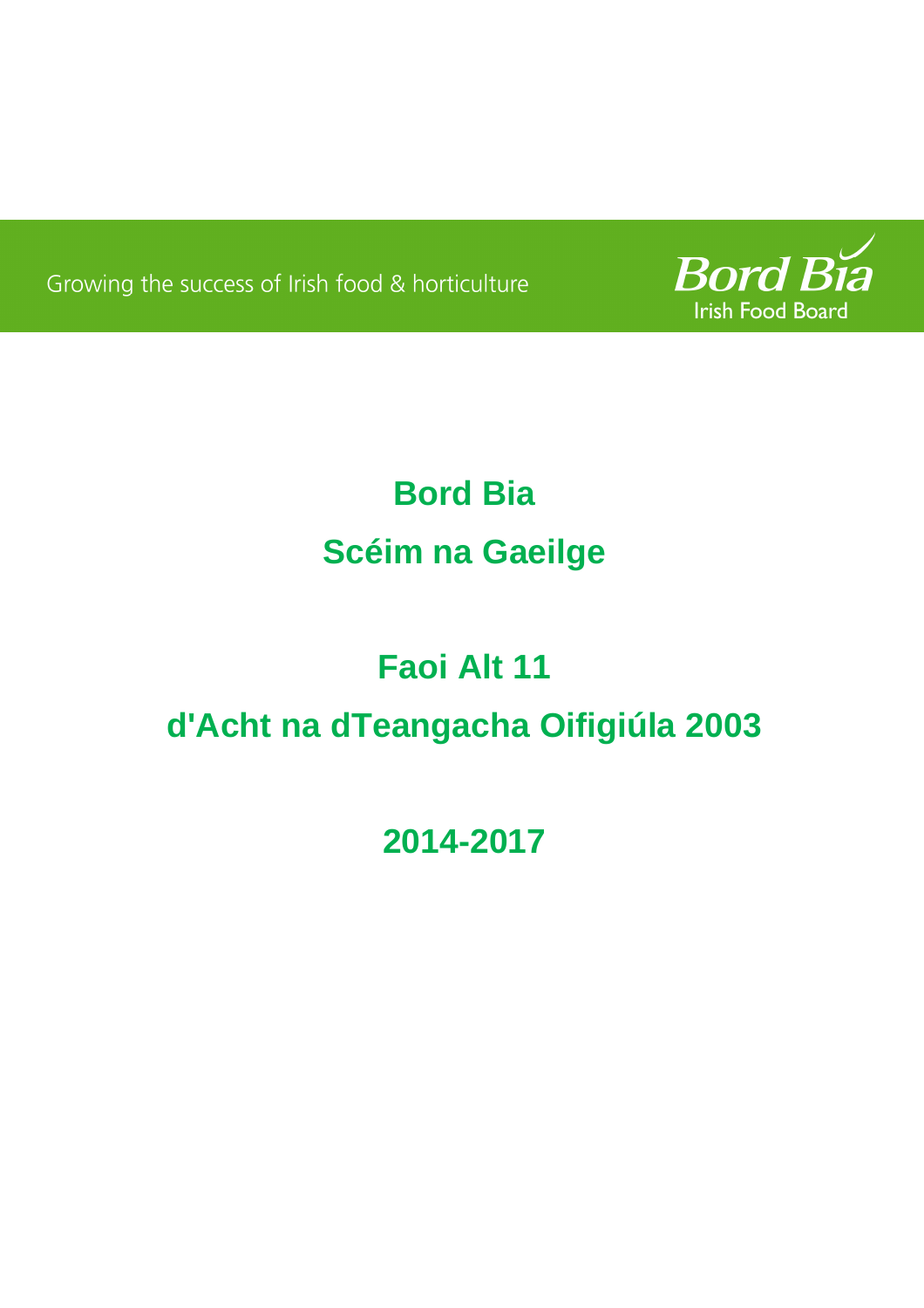## Clár

| Aguisín 1 – Seirbhísí Bhord Bia chomh maith leo siúd atá leagtha amach in 2.213 |  |  |
|---------------------------------------------------------------------------------|--|--|
|                                                                                 |  |  |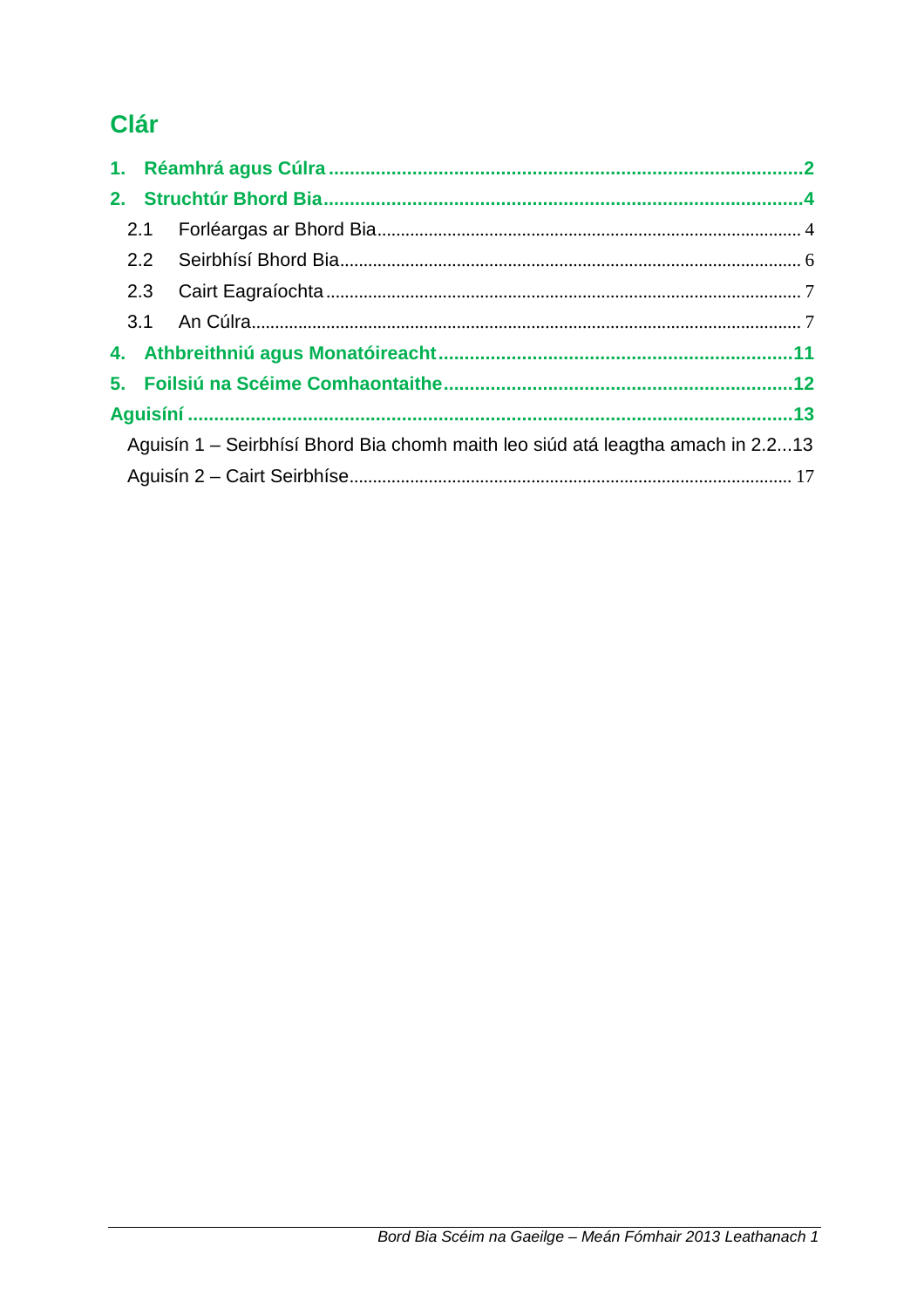## **1. Réamhrá agus Cúlra**

#### **Réamhrá**

Is í an aidhm le hAcht na dTeangacha Oifigiúla 2003 cur le agus feabhas a chur ar chainníocht agus ar cháilíocht na seirbhísí trí Ghaeilge a sholáthraíonn comhlachtaí poiblí don phobal ar bhealach eagraithe thar thréimhse ama. D'ullmhaigh Bord Bia an Scéim seo den bhun Alt 11 d'Acht na dTeangacha Oifigiúla 2003 (an tAcht).

Déanann Alt 11 den Acht foráil go n-ullmhódh comhlachtaí poiblí Dréachtscéim ina sonraítear na seirbhísí a chuirfidh siad ar fáil:

- trí mheán na Gaeilge amháin
- trí mheán an Bhéarla amháin, agus
- trí mheán na Gaeilge agus an Bhéarla araon

agus do na bearta atá le glacadh lena chinntiú go ndéanfar aon seirbhís nach soláthraíonn Bord Bia trí mheán na Gaeilge a sholáthar amhlaidh laistigh de thréimhse ama comhaontaithe. Beidh aird ag mionsonraí na scéime seo agus scéimeanna amach anseo:

- ar bhunleibhéal an éilimh ar sheirbhísí sainiúla sa Ghaeilge i gcomhthéacs soláthar dearfach.
- ar na hacmhainní, lena n-áirítear acmhainní daonna agus airgeadais agus cumas Bhord Bia an acmhainn teanga atá riachtanach a rochtain nó a fhorbairt.

Déanfaidh Bord Bia le comhaontú an Aire Ealaíon, Oidhreachta agus Gaeltachta cinneadh maidir leis an ord ina dtabharfar tosaíocht do sheirbhísí áirithe ar mhaithe lena soláthar i nGaeilge agus ar na hamscálaí a bhaineann leo i bhfianaise an bhreithnithe sin.

#### **Treoirlínte maidir le hullmhú Scéime**

Rinneadh an scéim seo a tharraingt suas de réir na dtreoirlínte a bhí ullmhaithe ag an Roinn, Ealaíon, Oidhreachta agus Gaeltachta. Ullmhaíodh an Dréachtscéim seo tar éis dul i gcomhairle leis an bhfoireann agus le geallsealbhóirí ionadaíocha.

Rinne Bord Bia suirbhé ar chuideachtaí bia agus dí agus ar ghnólachtaí Éireannacha i mí na Nollag 2012 agus ó shampla de 250 cuideachta a ndearnadh suirbhé orthu, bhreithnigh thart ar 8% go raibh sé tábhachtach go mbeadh ar chumas Bord Bia roinnt dá chuid seirbhísí a sholáthar trí mheán na Gaeilge amach anseo. Chomh maith leis sin, fuair Bord Bia líon beag aighneachtaí tar éis fógra a foilsíodh sna meáin náisiúnta an 21 Eanáir 2012 ag lorg aighneachtaí ó pháirtithe leasmhara maidir le Dréachtscéim a ullmhú.

Chuir na haighneachtaí agus an suirbhé sin eolas ar fáil d'fhoirmliú na Scéime agus fuarthas tuairimí ó chomhaltaí foirne Bhord Bia freisin.

#### **Ábhar na Scéime Teanga**

Is trí Bhéarla den chuid is mó a sholáthraítear seirbhísí Bhord Bia i láthair na huaire ach freagraítear fiosrúcháin trí Ghaeilge i nGaeilge sa chás go n-éilítear sin. Chomh maith leis sin, soláthraíonn ár líonra oifigí thar lear seirbhísí trí mheán na hOllainnise, na Gearmáinise, na Fraincise, na hIodáilise, na Spáinnise, na Rúisise agus sa Mhandairínis i láthair na huaire.

Bord Bia Scéim na Gaeilge – Meán Fómhair 2013 Leathanach 2 Tá líon teoranta foirne ag Bord Bia atá inniúil sa Ghaeilge agus níos lú arís le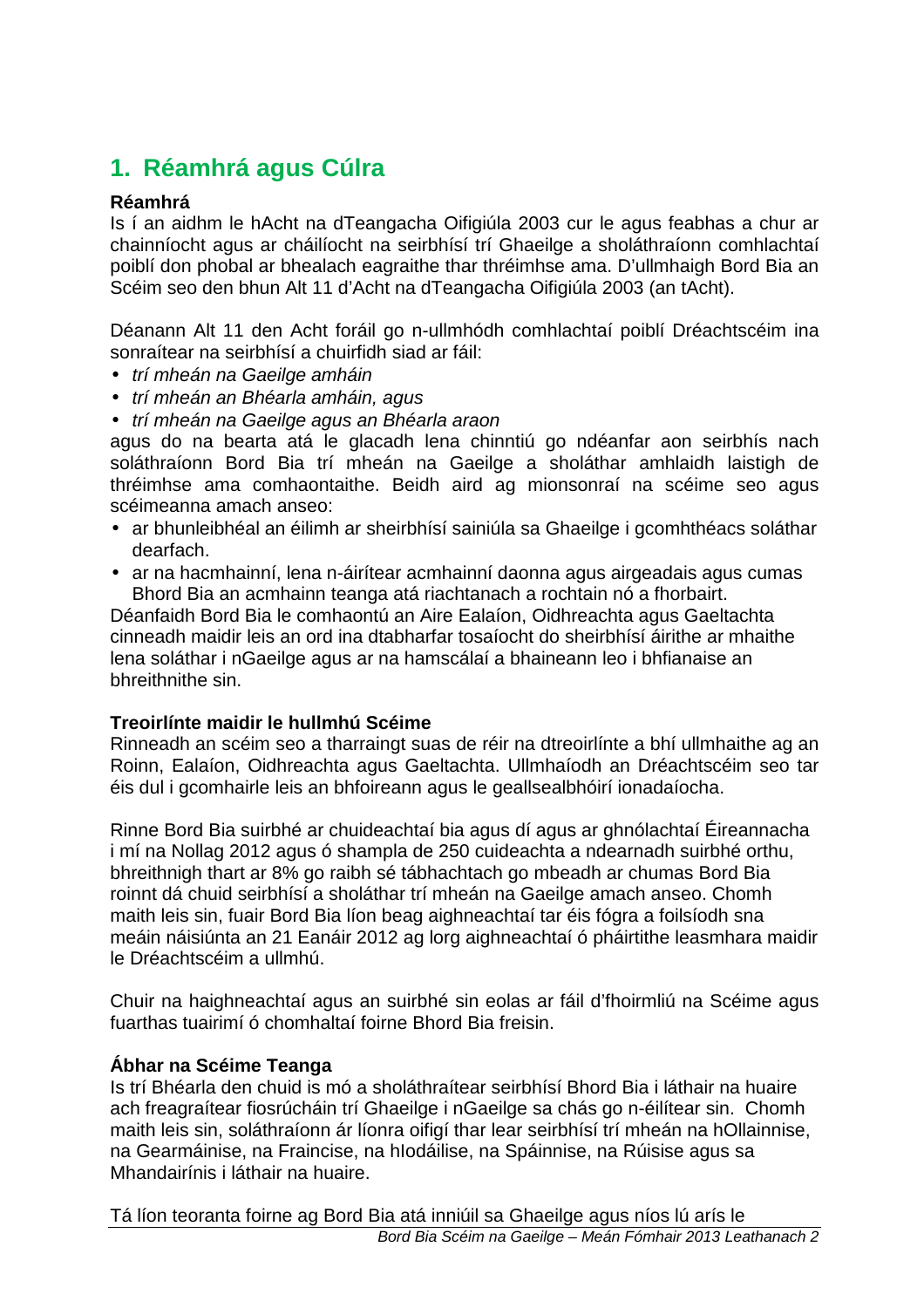hinniúlacht scríofa sa Ghaeilge.

Thug Grúpa Oibre Bord Bia atá comhdhéanta d'ionadaithe ó gach aon Roinn atá ag feidhmiú laistigh de Bhord Bia cuidiú leis an Scéim seo a dhréachtú. Mar thoradh ar sin, is iad tosaíochtaí na scéime seo:

- Feasacht a chruthú i measc na foirne maidir le hábhar agus cuspóir na scéime
- Cur le hinniúlacht sa Ghaeilge le cur ar chumas níos mó foirne cuidiú a thabhairt le fiosrúcháin a fhreagairt trí Ghaeilge laistigh de na srianta atá ar acmhainní faoi láthair.
- Measúnú a dhéanamh ar bhonn leanúnach ar an leibhéal éilimh ar sheirbhísí trí Ghaeilge agus chun a chinntiú go bhfreastalaítear orthu sin ar bhealach réalaíoch, pleanáilte, comhleanúnach ina mbeidh teacht ag daoine orthu.

Coinneoidh Foireann Bainistíochta Sinsearach Bhord Bia feidhmiú éifeachtach na Scéime faoi athbhreithniú.

#### **Tosach Feidhme na Scéime**

Tá an Scéim seo dearbhaithe ag an Aire Ealaíon, Oidhreachta agus Gaeltachta. Beidh éifeacht leis an Scéim ón **27 Eanáir 2014** agus beidh feidhm léi ar feadh tréimhse 3 bliana ón dáta sin nó go dtí go mbeidh Scéim nua dearbhaithe ag an Aire de bhun Alt 15 den Acht, cibé acu is túisce.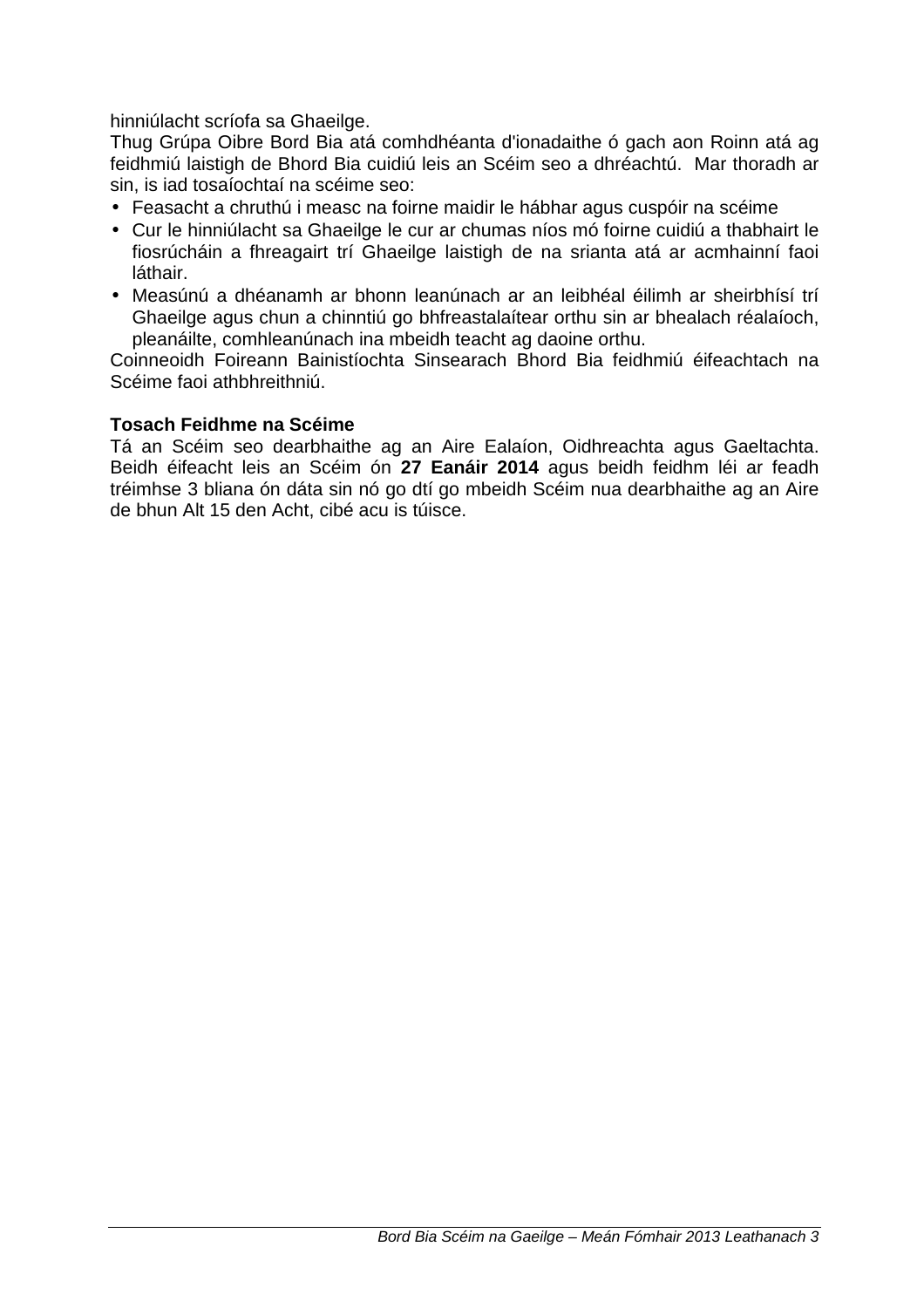## **2. Struchtúr Bhord Bia**

### **2.1 Forléargas ar Bhord Bia**

Is gníomhaireacht stáit é Bord Bia a bunaíodh faoin Acht um an mBord Bia 1994 agus a fheidhmíonn de réir fhorálacha Achtanna um an mBord Bia agus Achtanna Leasaithe 1994, 1995, 1996 & 2004 agus faoi choimirce an Aire Talmhaíochta, Bia agus Mara. Ar fheidhmeanna an Bhoird beidh margaíocht Bia agus beostoc na hÉireann, agus táirgeadh, margaíocht agus tomhaltas táirgí gairneoireachta a chur chun cinn, cuidiú leo agus iad a fhorbairt in aon slí a shíleann an Bord sin a bheith cuí nó inmhianaithe.

#### **Is é Ráiteas Misin Bhord Bia:**

#### **"Rathúlacht tráchtála earnáil bia, dí agus gairneoireachta den scoth na hÉireann a thiomáint i gcomhpháirtíocht leis an tionscal agus trí léargas ar an margadh."**

Tá tuilleadh curtha le misean Bhord Bhia trí na **Sé Chuspóir Straitéiseacha** seo a leanas:

- 1. Cur go gníomhach le rathúlacht agus le forbairt thionscal bia, dí agus gairneoireachta na hÉireann.
- 2. Tionchar dearfach a bheith ar dhearcaí i leith bia, dí agus gairneoireacht na hÉireann agus eolas orthu i measc tomhaltóirí agus ceannaitheoirí trádála inár spriocmhargaí.
- 3. Bord Bia a bhunú mar an chéad fhoinse do thaighde agus d'anailís mhargaidh údarásach, a sholáthróidh nasc idir deiseanna margaidh agus tionscal bia, dí agus gairneoireachta na hÉireann.
- 4. Cur chuige comhoibritheach a stiúradh maidir le forbairt margaidh leis na príomhghníomhaireachtaí atá rannpháirteach ó thaobh bia, dí agus gairneoireachta na hÉireann a chur i láthair.
- 5. Freagairt go gníomhach do shaincheisteanna margaidh suntasacha a bhfuil tionchar acu ar an tionscal.
- 6. Luach ar airgead a sheachadadh ar chaiteachas.

Is iad seo a leanas **Tosaíochtaí Straitéiseacha** Bhord Bia mar atá leagtha amach sa Ráiteas Straitéise 2012 – 2014:

- **Cur le Cáil na hÉireann** Forbairt a dhéanamh ar fhís comhroinnte na hÉireann mar cheannródaí domhanda i dtáirgeadh talmhaíochta agus bia atá sábháilte agus inbhuanaithe ag teacht le hionadú príomhúil in áit an mhargaidh agus é sin a chur i bhfeidhm agus a chur chun.
- **Cur le hIomaíochas** Cur le hiomaíochas margaidh an tionscal trí sheasamh le cur chuige lánpháirtithe, láidreachtaí atá ann cheana a ghiaráil agus leas a bhaint as sineirge ar fud earnálacha agus gnólachtaí; tacú le nuálaíocht; agus cur le cumas nuair is gá.
- **Cur le hOnnmhairí**  Láidriú a dhéanamh ar chumas chuideachtaí bia agus dí na hÉireann agus é a leathnú amach, á thiomáint trí léargas ar an margadh, chun cur le sciar brabúsach i margaí onnmhairí ardionchais roghnaithe.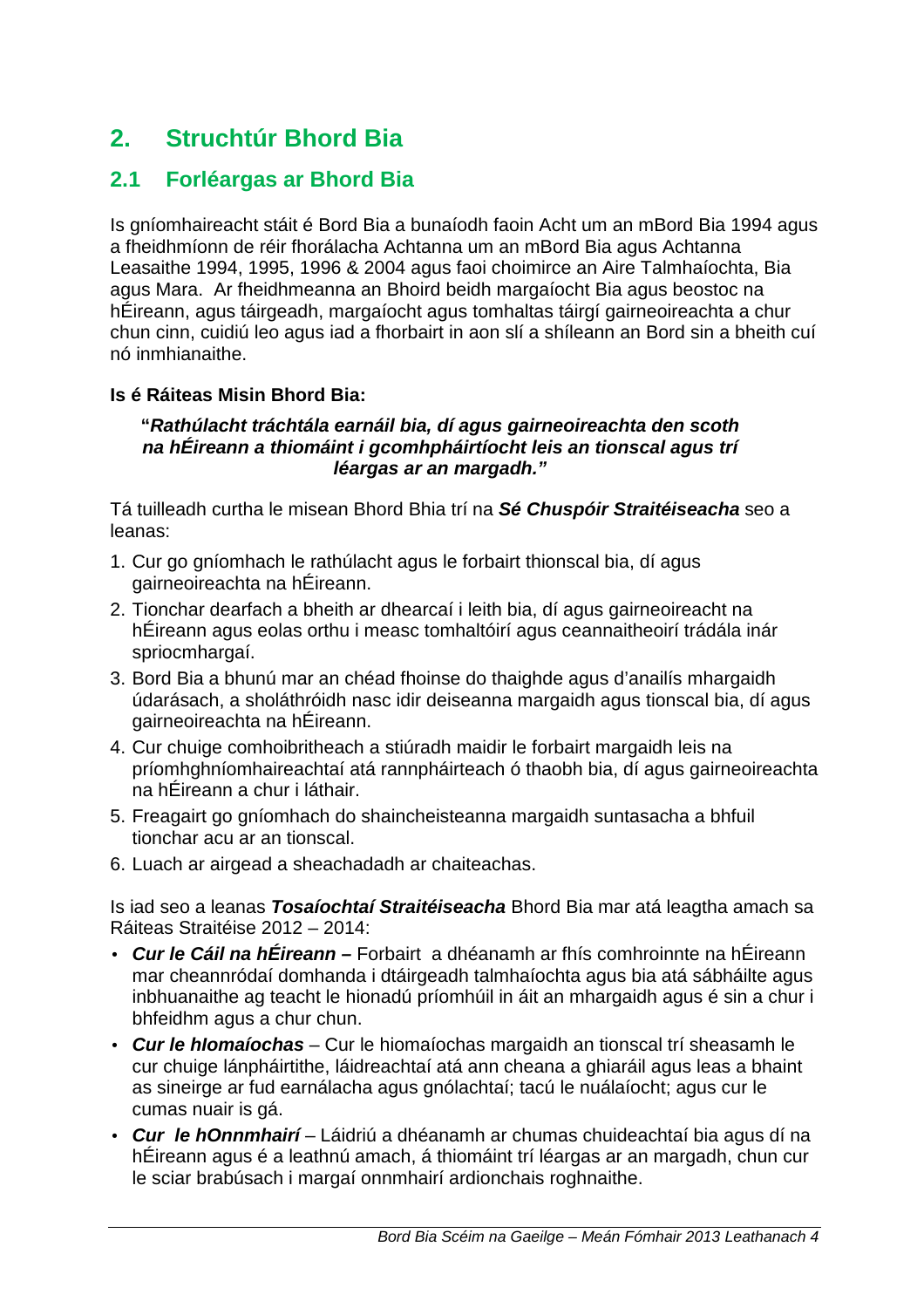• **Margadh Baile Bríomhar** – Tacú le agus an seasamh láidir atá ag an earnáil agrabhia i láthair na huaire laistigh de gheilleagar na hÉireann níos leithne a chur chun cinn.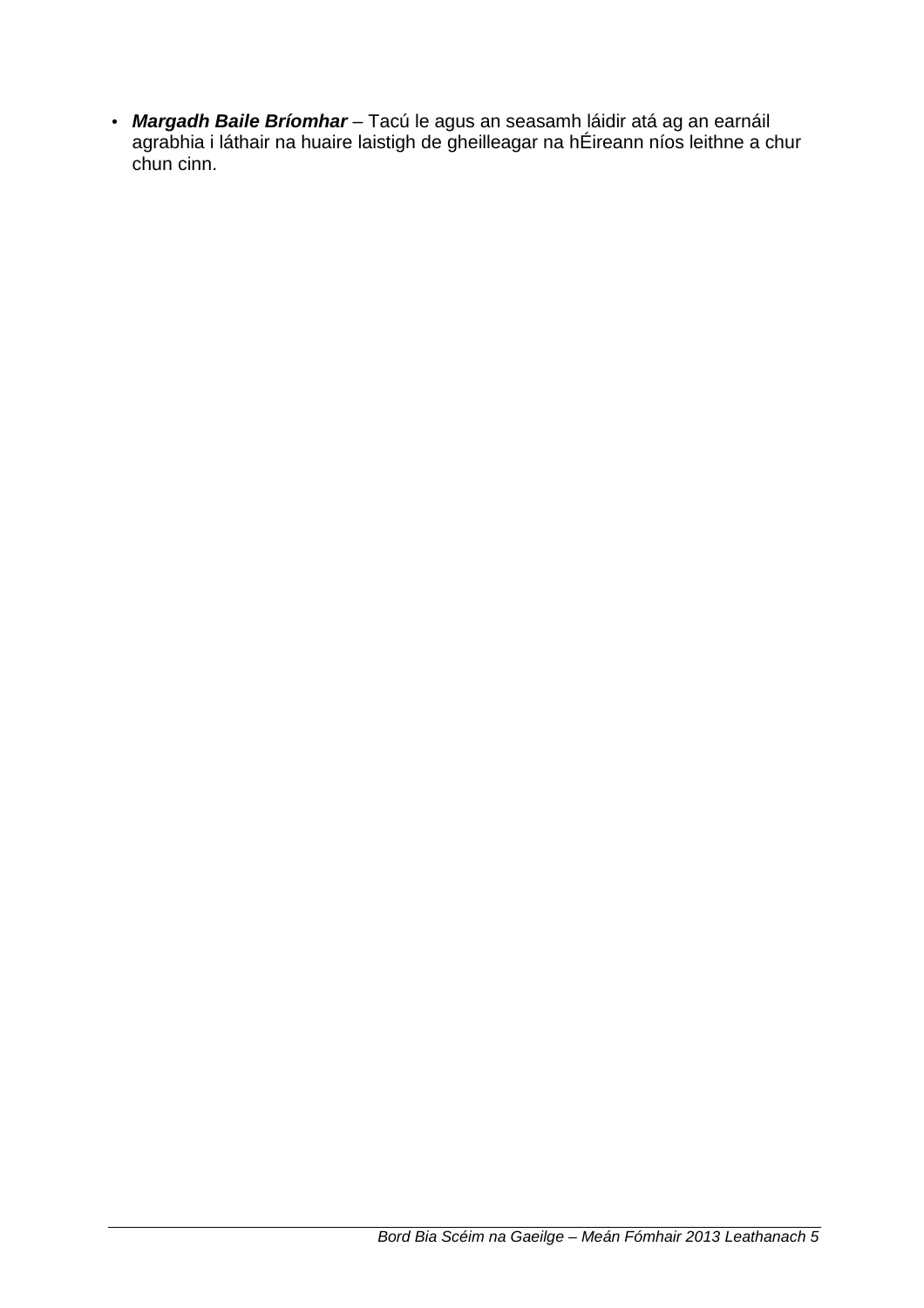## **2.2 Seirbhísí Bhord Bia**

Feidhmíonn Bord Bia i gcomhpháirtíocht leis an tionscal le bia, dí agus gairneoireacht na hÉireann a chur chun cinn agus le margaí a fhorbairt ar mhaithe le buntáiste tráchtála. Is í ár n-aidhm cur le díolachán táirgí bia, dí agus gairneoireachta na hÉireann trí chaidreamh fadtéarmacha a fhorbairt idir chuideachtaí na hÉireann agus ceannaitheoirí trádála. Baintear é sin amach trí sheirbhísí croíláir a sheachadadh don chustaiméir, don cheannaitheoir trádála agus do na cuideachtaí bia agus dí Éireannacha féin.

- Feidhmíonn Bord Bia clár cuimsitheach le forbairt a dhéanamh air agus le teagmháil idir cheannaitheoirí idirnáisiúnta agus cuideachtaí Éireannacha a chothú. Áirítear ansin rannpháirtíocht i dtaispeántais trádála móra idirnáisiúnta. www.bordbia.ie/eventsnews/pages/tradefairs.aspx
- Déanann Bord Bia forbairt ar chláir cur chun cinn le tacaíocht a thabhairt do ghníomhaíochtaí margaidh, a chuireann raon réitigh cruthaitheacha ar fáil le sainiúlacht agus le tús iomaíoch a sholáthar.
- Braitheann rathúlacht tráchtála ar eolas iontaofa agus ar na teagmhálacha cearta. Déanann Bord Bia cothabháil ar raon seirbhísí eolais le heolas cuimsitheach ar threochtaí margadh domhanda a sholáthar. www.bordbia.ie/industryservices/information/pages/default.aspx
- Tá cáil bhia agus dí na hÉireann ríthábhachtach. Spreagann Bord Bia forbairt cláir le hionracas bia agus dí na hÉireann a chosaint.

Chomh maith leis an méid atá luaite thuas soláthraíonn Bord Bia na seirbhísí mar atá leagtha amach in Aguisín 1.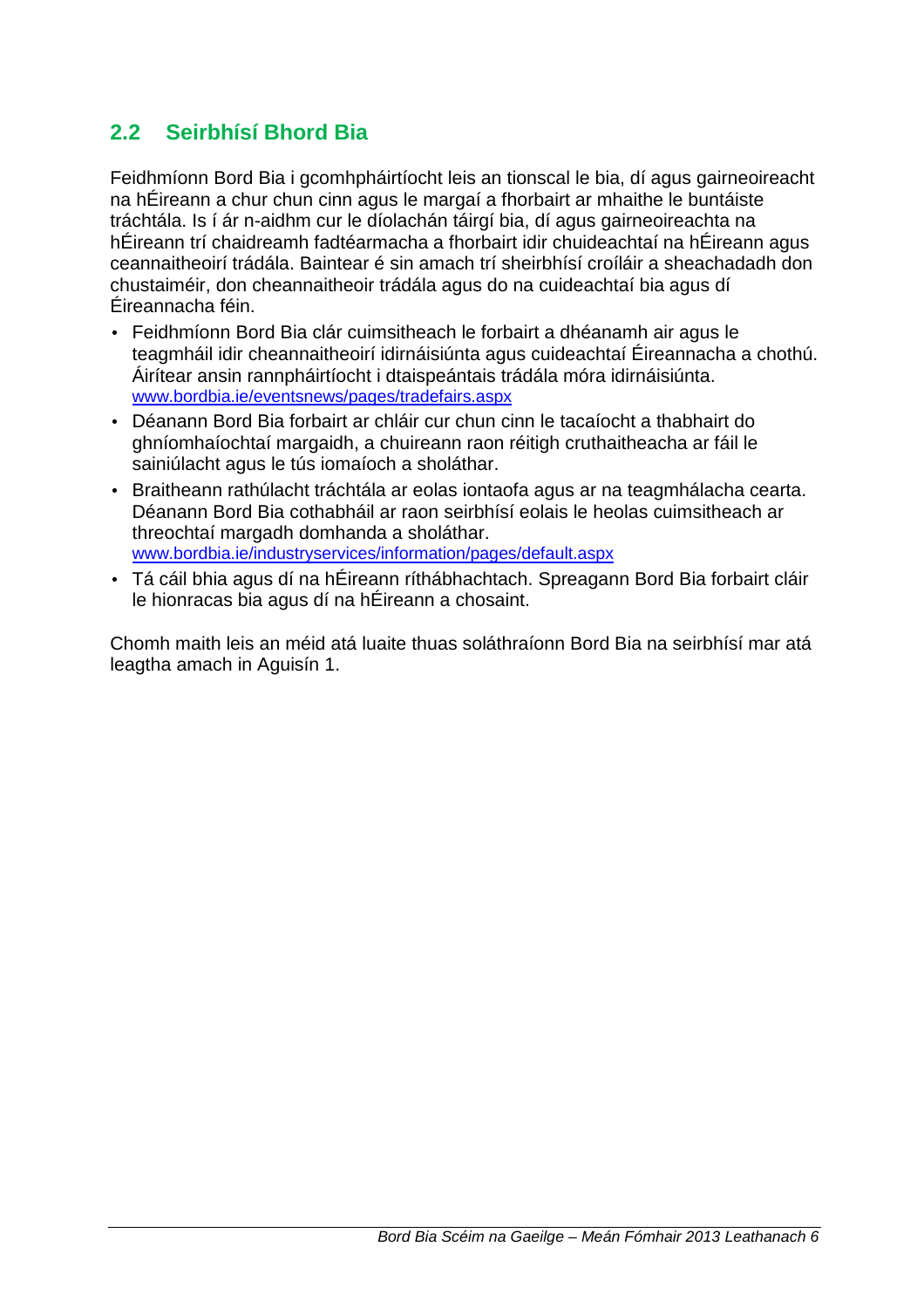## **2.3 Cairt Eagraíochta**



Tá Bord Bia comhdhéanta den Bhord, de chúig Fho-Bhord, den Phríomhfheidhmeannach agus den Fheidhmeannas a sholáthraíonn réimse seirbhísí a bhíonn riachtanach chun polasaí agus cláir an Bhoird a fheidhmiú. Tá an Bord comhdhéanta de Chathaoirleach agus 14 gnáthchomhalta a cheapann an tAire Talmhaíochta, Bia agus Mara. Tá cúig Fho-Bhord ann (Feoil & Beostoc, Déiríocht, Bia Tomhaltóirí, Dearbhú Cáilíochta agus Gairneoireacht) comhdhéanta de Chathaoirleach agus 12 gnáthchomhalta a cheapann an Bord le toiliú an Aire. Bíonn Cathaoirleach gach Fo-Bhord mar chomhalta den Bhord.

**Tá an struchtúr foirne reatha le fáil i dTuarascáil Bhliantúil Bhord Bia ag:**  http://www.bordbia.ie/aboutus/reports/pages/annualreports.aspx

## **3. Feabhsú ar na Seirbhísí a chuirfear ar fáil sa Dá Theanga – An Chéad Scéim**

#### **3.1 An Cúlra**

Feidhmeoidh Bord Bia Scéim de bhearta atá dírithe ar sheirbhísí a sholáthar trí Ghaeilge de réir téarmaí Acht na dTeangacha Oifigiúla 2003. Níl aon fhoráil ginearálta déanta ag Bord Bia go dtí seo mar ghníomhaireacht stáit idir-ghnólachtaí le seirbhísí trí Ghaeilge a sholáthar agus is beag éileamh atá faighte aige le seirbhísí trí Ghaeilge a chur ar fáil. Cé go bhfuil líon beag foirne ann le hinniúlacht phearsanta sa Ghaeilge a d'fhéadfadh seirbhísí trí Ghaeilge a sholáthar, ní aon socruithe foirmiúla i bhfeidhm. Fostaítear seirbhísí aistriúcháin seachtrach chun tacú le riachtanais aistriúcháin de réir mar a bhíonn gá leo.

Tá leibhéal díograis i leith na Gaeilge i measc na foirne, áfach, a chiallaíonn toilteanas cur lena gcuid saineolais ar an teanga. Rinne Acmhainní Daonna suirbhé ar mhaithe le measúnú a dhéanamh ar leibhéal na hinniúlachta sa Ghaeilge agus, ar riachtanais oiliúna Bhord Bia chun cur leis sin.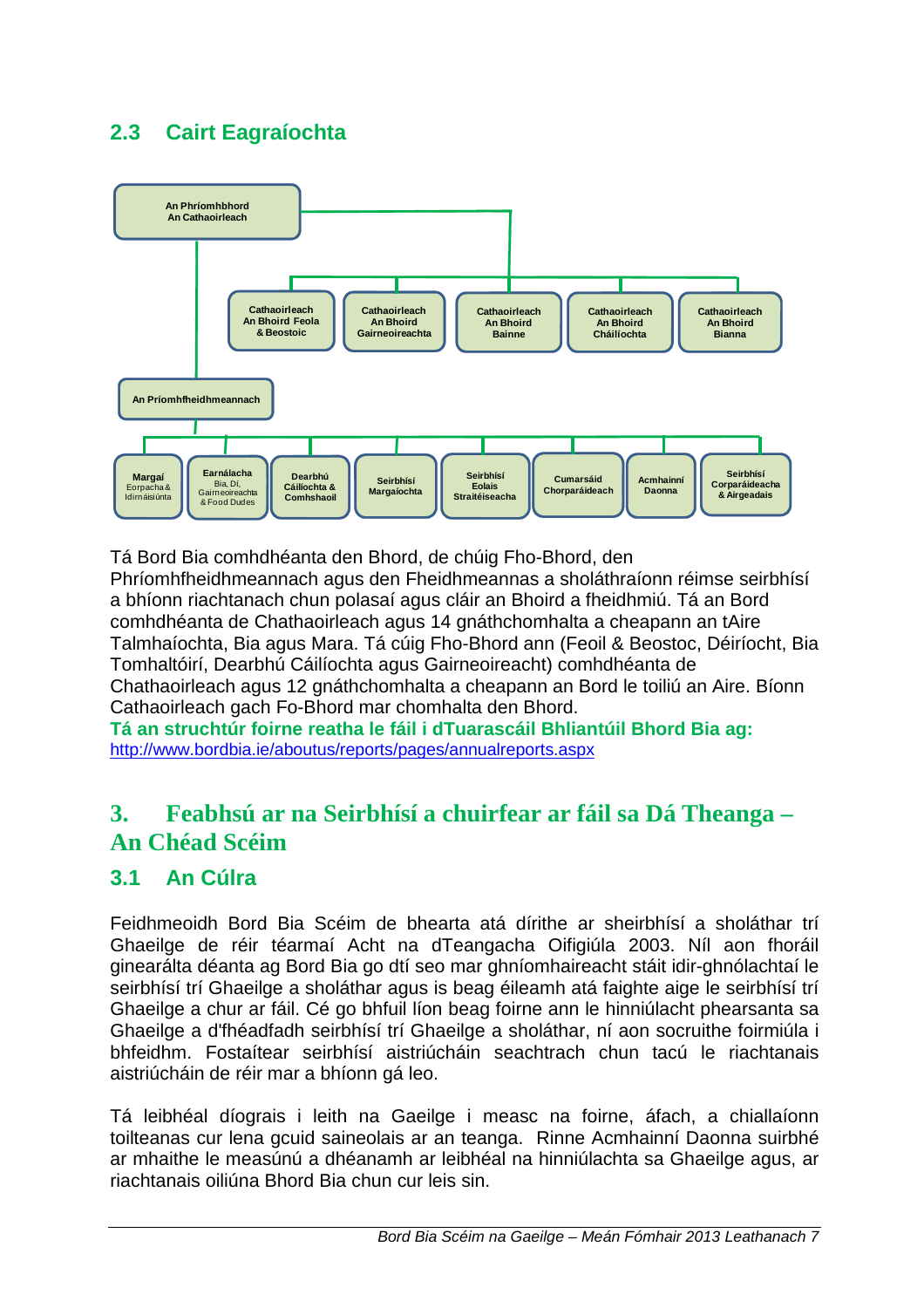Tá Bord Bia, thar thréimhse na Scéime seo agus Scéimeanna amach anseo, tiomanta do chur lena chumas agus le rochtain do chuideachtaí bia agus dí agus do ghnólachtaí maidir le hAcht na dTeangacha Oifigiúla 2003. Is ionann é seo agus tionscadal fadtéarmach mar go bhfuil téarmaí tagartha Bhord Bia leathan agus casta. Cuireann Bord Bia seirbhísí ar fáil d'fhiontair fheirme agus do raon leathan cuideachtaí atá bainteach leis an tionscal bia, dí agus gairneoireachta. Soláthraíonn Bord Bia na seirbhísí sin trína chuid oifigí i mBaile Átha Cliath agus trí deich n-oifig thar lear. Sa chomhthéacs seo, tá sé tábhachtach nach ndéanfaí cur isteach ar an tseirbhís ghairmiúil atá á sholáthar i láthair na huaire ag foireann Bhord Bia feadh raon leathan réimsí freagrachta. Déanfar cur chun cinn ar bhonn céimnithe ar an tionscadal foriomlán le freastal ar cheanglais reachtúla. Tá Bord Bia tiomanta, áfach, d'áit a chruthú don Ghaeilge laistigh den eagraíocht.

## **3.2 Gnéithe na Scéime**

#### **Oiliúint agus Forbairt**

Tá tiomantas leanúnach ann d'oiliúint agus d'fhorbairt chuí a chur ar fáil don fhoireann go léir le freastal ar riachtanais custaiméirí a thagann chun cinn agus le cumas na foirne a fhorbairt an méid is fearr is féidir le linn a ngairme le Bord Bia.

Cinnteoidh Forbairt & Oiliúint Foirne:

- Go mbeidh dóthain faisnéise a chur ar fáil don fhoireann agus don fhoireann nua trí ionduchtú agus:
	- o go dtuigfidh siad comhthéacs agus cúlra na Scéime;
	- o go dtuigfidh siad an gá atá ann le Scéim dhátheangach a fheidhmiú;
	- o go bhfuil siad ar an eolas go hiomlán maidir leis an tionchar a bheidh ag an Scéim ar a gcuid oibre agus ar an áit a mbeidh cúnamh le fáil acu.
- Suim i gcúrsaí oiliúna Gaeilge a chur chun cinn trí thacaíocht a chur ar fáil do raon roghanna oiliúna leis an fhoireann a spreagadh agus chun tacú leo freastal ar chúrsaí den chineál sin.
- Tá suim léirithe ag líon foirne le líofacht réasúnta sa Ghaeilge a bheith rannpháirteach i dtionscnamh a bhaineann le seirbhísí a sholáthar trí Ghaeilge, má fhreastalaítear ar (m.sh. téarmaíocht gnó ginearálta agus saintéarmaíocht) ar riachtanais shainiúla oiliúna. Déanfaidh Bord Bia éascú ar an riachtanas seo agus eagrófar oiliúint trí leithdháileadh a dhéanamh ar chion den bhuiséad oiliúna le freastal ar riachtanais den chineál sin.
- Ag brath ar thoradh an méid atá luaite thuas agus i gcomhthéacs na Scéime seo, déanfaidh Acmhainní Daonna éascú ar chláir oiliúna Gaeilge atá dírithe ar shainriachtanas seirbhíse do chustaiméirí do ranna agus réimsí oibre éagsúla a bhíonn ag déileáil le custaiméirí a mbíonn seirbhís duine ar dhuine trí Ghaeilge á lorg acu.
- Déanfar forbairt ar oiliúint agus ar threoirlínte maidir le tiomantais faoin Scéim seo agus scaipfear i measc na foirne laistigh de Bhord Bia iad.
- Cinnteoidh Bord Bia go spreagfar an fhoireann go léir agus go dtabharfar gach deis dóibh feabhas a chur ar a gcuid scileanna Gaeilge trí chúrsaí oiliúna agus forbartha le súil agus feabhas a chur ar an tseirbhís trí Ghaeilge a chuirtear ar fáil.
- D'fhéadfadh sé go mbreithneodh Bord Bia am saor in ionad a thabhairt d'oifigigh a fhreastalaíonn ar chúrsaí Gaeilge lasmuigh de ghnáthuaire oibre.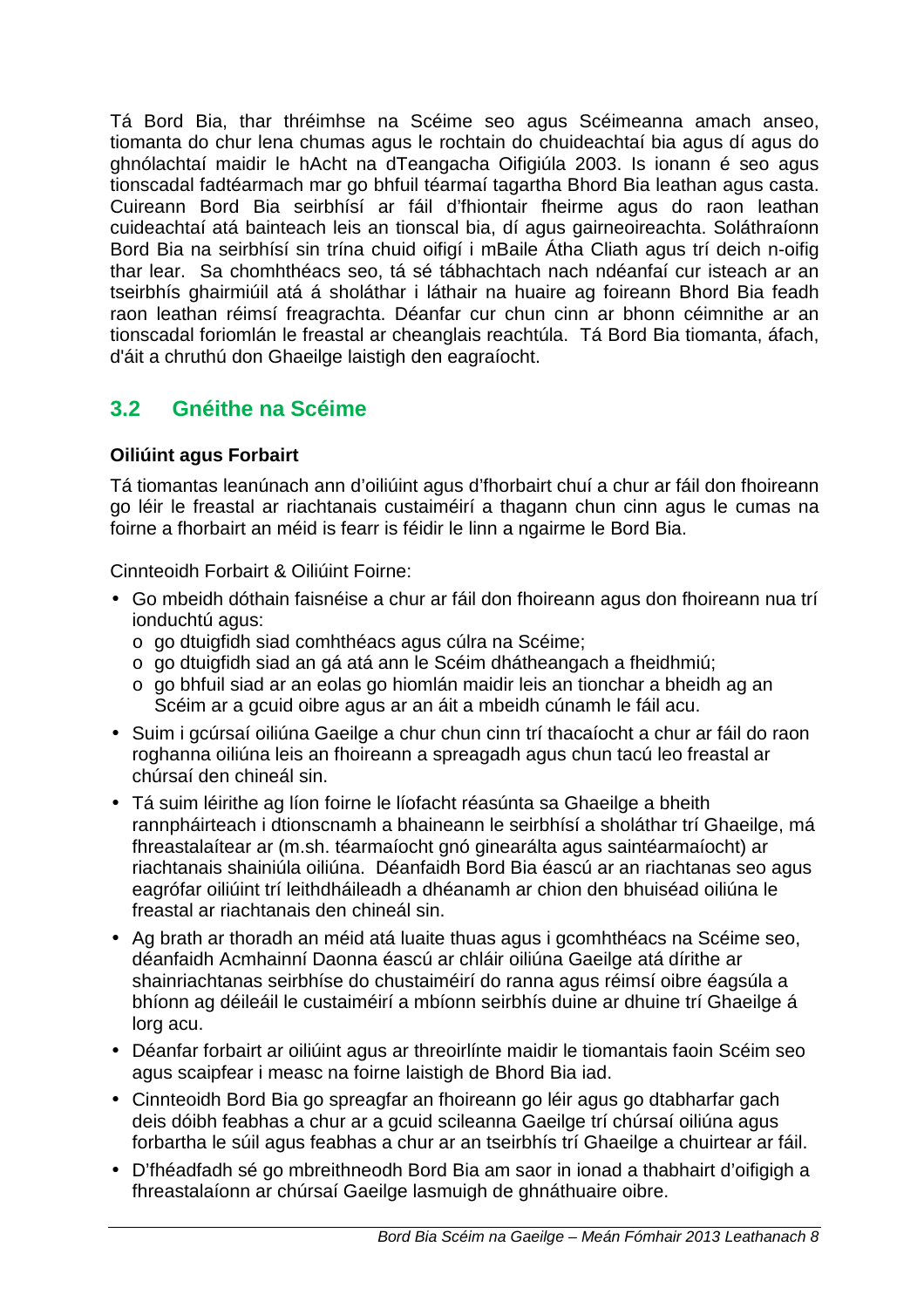#### **Earcaíocht agus Socrúchán**

D'ainneoin srianta an moratorium ar earcú foirne agus riachtanais teanga inár n-oifigí thar lear, déanfaidh Acmhainní Daonna athbhreithniú ar ár bpolasaí earcaíochta le húsáid na Gaeilge a thabhairt san áireamh mar chritéar atá le breithniú le linn earcaíochta.

#### **Cumarsáid ó Bhéal**

- Tabharfaidh an fhoireann fáiltithe ainm na hoifige i nGaeilge agus i mBéarla agus beidh na beannachtaí bunúsacha i nGaeilge ar eolas acu. Feidhmeofar socruithe oiriúnacha chun a chinntiú go mbeidh ar a gcumas cuideachtaí agus gnólachtaí bia agus dí a chur i dteagmháil le hoifigeach atá inniúil sa Ghaeilge, sa chás go bhfuil a leithéid sin ar fáil, nó chun a chinntiú go mbeidh freagra á chur ar fáil gan mórán moille.
- Úsáid na Gaeilge a chur chun cinn trí thionscnamh a éascú leis an fhoireann a spreagadh le cumarsáid ó bhéal trí Ghaeilge a chothú.
- Ionchorpróidh imeachtaí poiblí ardphróifíle gné an dátheangachais sna himeachtaí mar chuid d'iarrachtaí Bord Bia leis an nGaeilge a chur chun cinn go dearfach sa phobal.
- Coinneoidh Cumarsáid Chorparáideach Bhord Bia taifead ar fhoireann a mbeadh ar a gcumas agallaimh teilifíse agus raidió a dhéanamh trí Ghaeilge.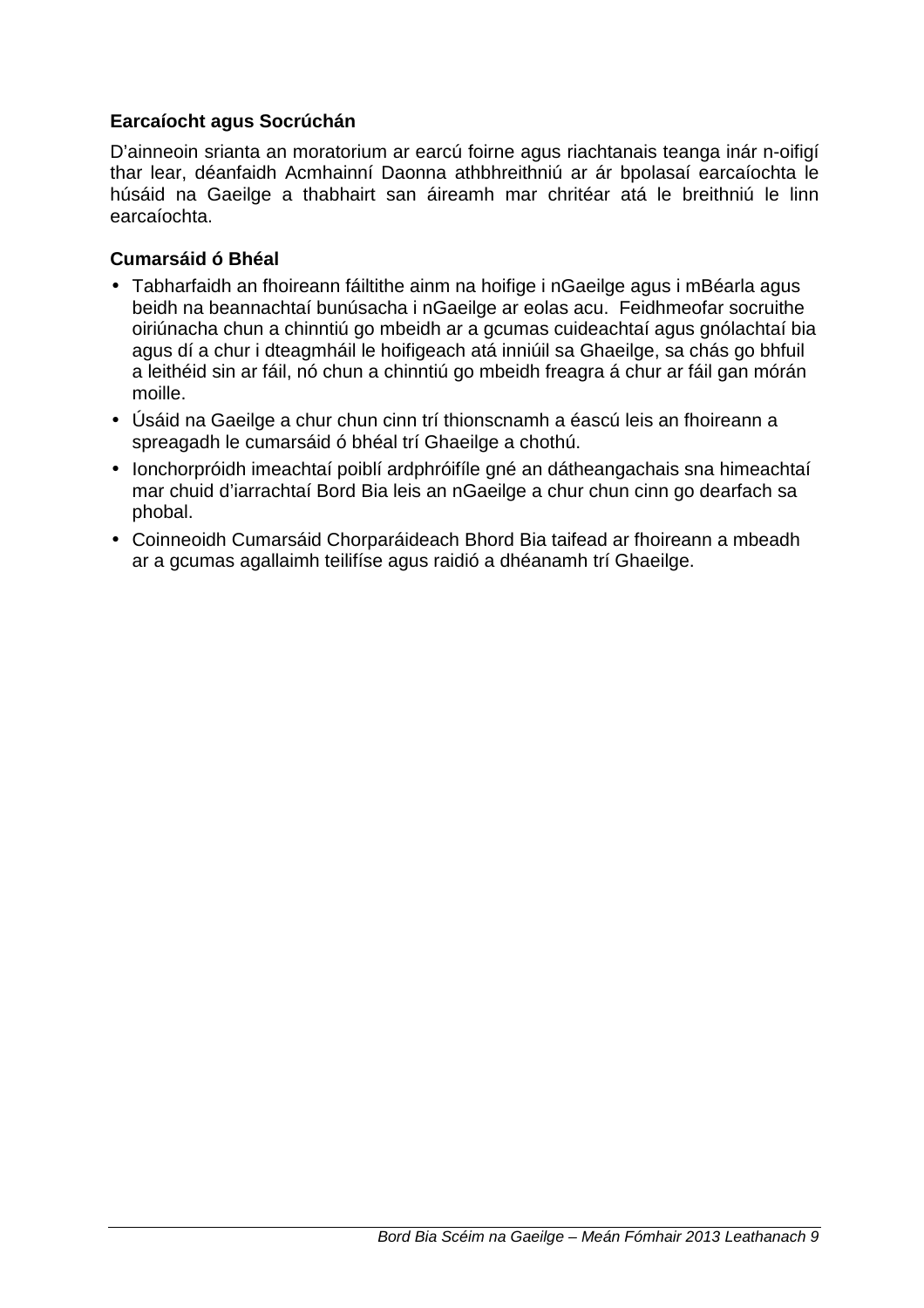#### **Doiciméid Scríofa**

- De réir Alt 9(2) den Acht, ní mór gach litir, ríomhphost agus faics a fhaigheann Bord Bia i nGaeilge a fhreagairt i nGaeilge.
- Aithneoidh Bord Bia na foirmeacha agus na scéimeanna a d'fhéadfadh a bheith níos ábhartha do chustaiméirí as limistéir ina labhraítear Gaeilge. Socróidh Bord Bia aistriúchán agus foilsiú na ndoiciméad cuí faoi dheireadh na Scéime.
- Foilsítear Tuarascálacha Bliantúla i láthair na huaire i nGaeilge agus i mBéarla ag an am céanna ar láithreán gréasáin Bhord Bia. Soláthrófar gach foilseachán nua maidir le Seirbhísí Bord Bia i mBéarla agus i nGaeilge faoi bhliain a trí den Scéim seo.
- Cinnteoidh Bord Bia go bhfoilseofar doiciméid polasaí ollmhóra i nGaeilge agus i mBéarla ag an am céanna ar láithreán gréasáin Bhord Bia faoi dheireadh bliain a dó den Scéim seo.
- Cinnteoidh Bord Bia agus aird á thabhairt ar nádúr ár bPreaseisiúintí, go n-eiseofar thart ar 10% dár bPreaseisiúintí a bhaineann le himeachtaí ar mhargadh na hÉireann i nGaeilge agus i mBéarla faoi dheireadh na chéad bhliana den Scéim seo.
- Cuirfear óráidí nó ráitis a thugann an tAire, chomh maith le hóráidí a thugann oifigigh sinsearacha, ar fáil sa teanga(teangacha) inar tugadh iad.

#### **Teicneolaíocht Faisnéise & Cumarsáide**

- Níl mionsonraí na seirbhísí ar fáil ar láithreán gréasáin Bhord Bia i nGaeilge i láthair na huaire. Dé réir mar a chuirtear seirbhísí nua ar fáil, soláthróidh Bord Bia mionsonraí achomair ar an láithreán gréasáin i nGaeilge agus i mBéarla araon faoi dheireadh na Scéime.
- Cuirfidh Bord Bia, i gcomhar le hathdhearadh an láithreáin ghréasáin, leis an acmhainn sa chóras bainistíochta inneachair gréasáin, le tuilleadh réimsí den láithreán gréasáin a chur ar fáil go dhátheangach i scéimeanna amach anseo.
- Beidh gach séanadh caighdeánach nó teachtaireacht ar chomhfhreagras ríomhphoist dhátheangach faoi dheireadh na chéad bhliana den Scéim seo.
- Bunóidh Bord Bia seoladh ríomhphoist cineálach trína aonad Seirbhísí Eolais Straitéiseacha d'fhiosrúcháin i nGaeilge faoi dheireadh na chéad bhliana den Scéim seo.
- Ní dhéanann Bord Bia soláthar faoi láthair ar sheirbhísí dhátheangach ar líne do chuideachtaí agus do ghnólachtaí bia agus dí ach feidhmeofar socruithe le linn tréimhse na scéime chun éascú a dhéanamh ar iarratais ar thriail trí mheán na Gaeilge.

#### **An Ghaeltacht/Logainmneacha**

Bainfidh Bord Bia úsáid ag logainmneacha oifigiúla na gceantar Ghaeltachta mar atá dearbhaithe ag an Aire sna hOrduithe Logainmneacha (Ceantair Ghaeltachta) chun críocha oifigiúla.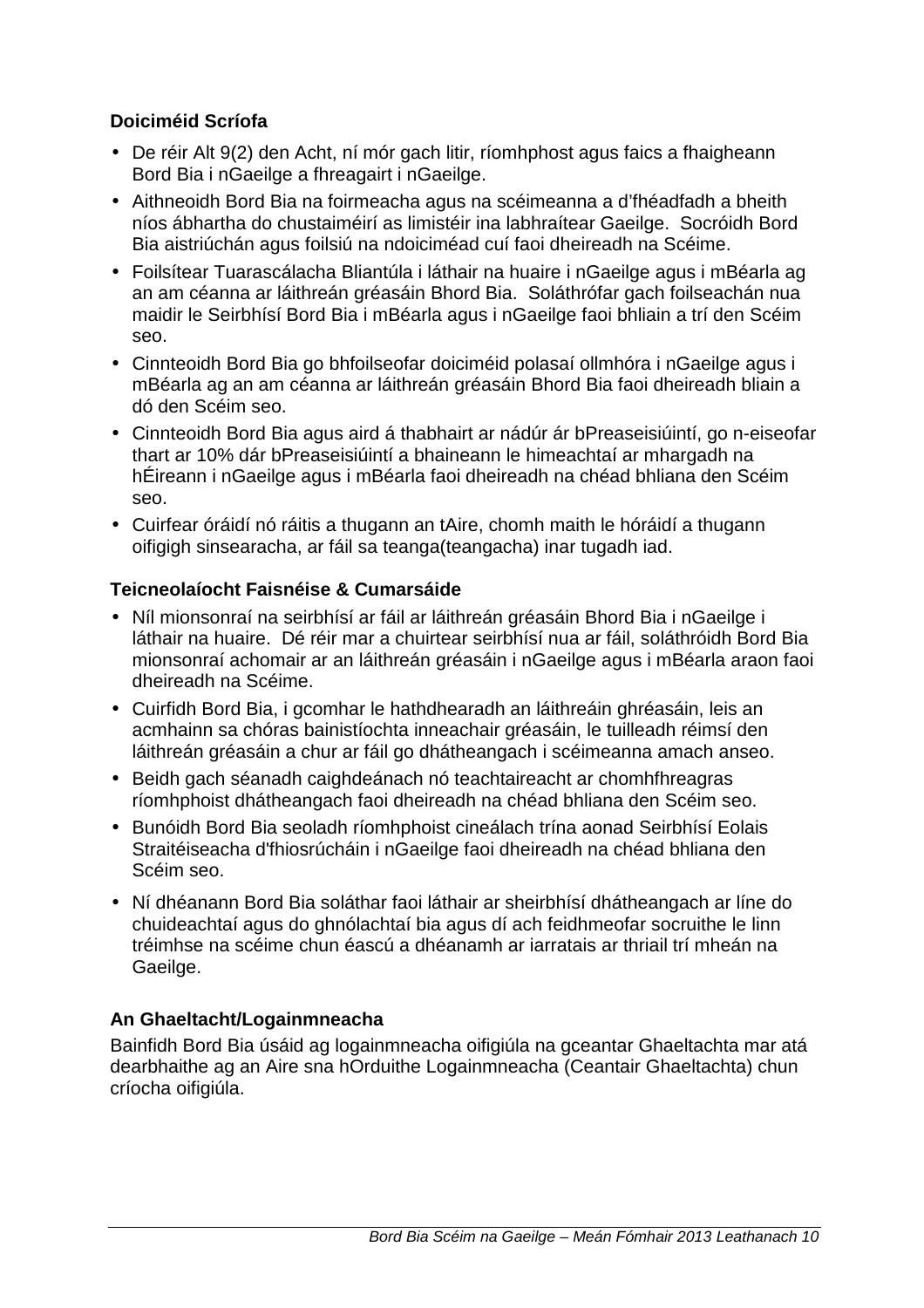## **4. Athbhreithniú agus Monatóireacht**

Is ar an bhFoireann Bainistíochta Sinsearaí a bheidh an fhreagracht ar dheireadh thiar thall, a mbeidh tuarascálacha á fháil acu ar fheidhmiú na scéime, maidir le monatóireacht agus athbhreithniú a dhéanamh ar an Scéim.

Tá an tionscnamh seo a leanas molta ar mhaithe lena chinntiú go bhfeabhsaítear leibhéal ginearálta na hinniúlachta sa Ghaeilge i measc fhoireann Bord Bia agus a chumas seirbhísí a sholáthar trí Ghaeilge don phobal araon le linn tréimhse na Scéime.

- Tá tús curtha ag Bord Bia leis an gcéad suirbhé ar inniúlacht na Gaeilge i measc na foirne i mBord Bia. Bainfear úsáid as torthaí an tsuirbhé seo agus as suirbhéanna ina dhiaidh sin le heolas a chur ar fáil do ghníomhartha le cumas na teanga laistigh de Bhord Bia a fhorbairt.
- Tabharfar eolas don fhoireann (lena n-áirítear an t-inlíon) maidir le raon na ranganna Gaeilge atá ar fáil.
- Bunóidh Bord Bia córas monatóireachta le súil a choinneáil ar shaincheisteanna soláthair agus éilimh ar sheirbhísí Gaeilge ar fud gach réimse de Bhord Bia, le súil leis na réimsí ina bhfuil an t-éileamh/tosaíocht is mó a aithint agus le hiarracht a dhéanamh le soláthar agus éileamh a mheaitseáil le seirbhísí áirithe trí Ghaeilge.
- Cuirfear raon litreacha caighdeánacha ar fáil i nGaeilge ar an inlíon don fhoireann. Breithneofar freisin ghluais d'fhocail agus de théarmaí cuí a d'fhéadfaí a úsáid i ndéileáil le custaiméirí, a chur ar fáil i nGaeilge ar an inlíon. Cuirfear uirlisí profaithe bogearraí Gaeilge (m.sh. tá seiceálaí litrithe, foclóir leictreonach agus táirgí Microsoft ar fáil) ar fáil don fhoireann atá ag obair trí Ghaeilge.

Beidh ról leanúnach ag an Oifigeach Gaeilge ó thaobh monatóireacht a dhéanamh air, tacú le agus feidhmiú na Scéime a thiomáint chomh maith le monatóireacht a dhéanamh ar éileamh ar sheirbhísí trí Ghaeilge. Beidh an céatadán d'fhoireann Bhord Bia a bheidh rannpháirteach in oiliúint mar tháscaire ar an dul chun cinn chun cur leis an gcumas atá againn cheana le seirbhísí a sholáthar trí Ghaeilge. Beidh líon na bpreaseisiúintí i nGaeilge atá san áireamh sna foilseacháin ábhartha mar léiriú eile ar dhul chun cinn sa réimse seo.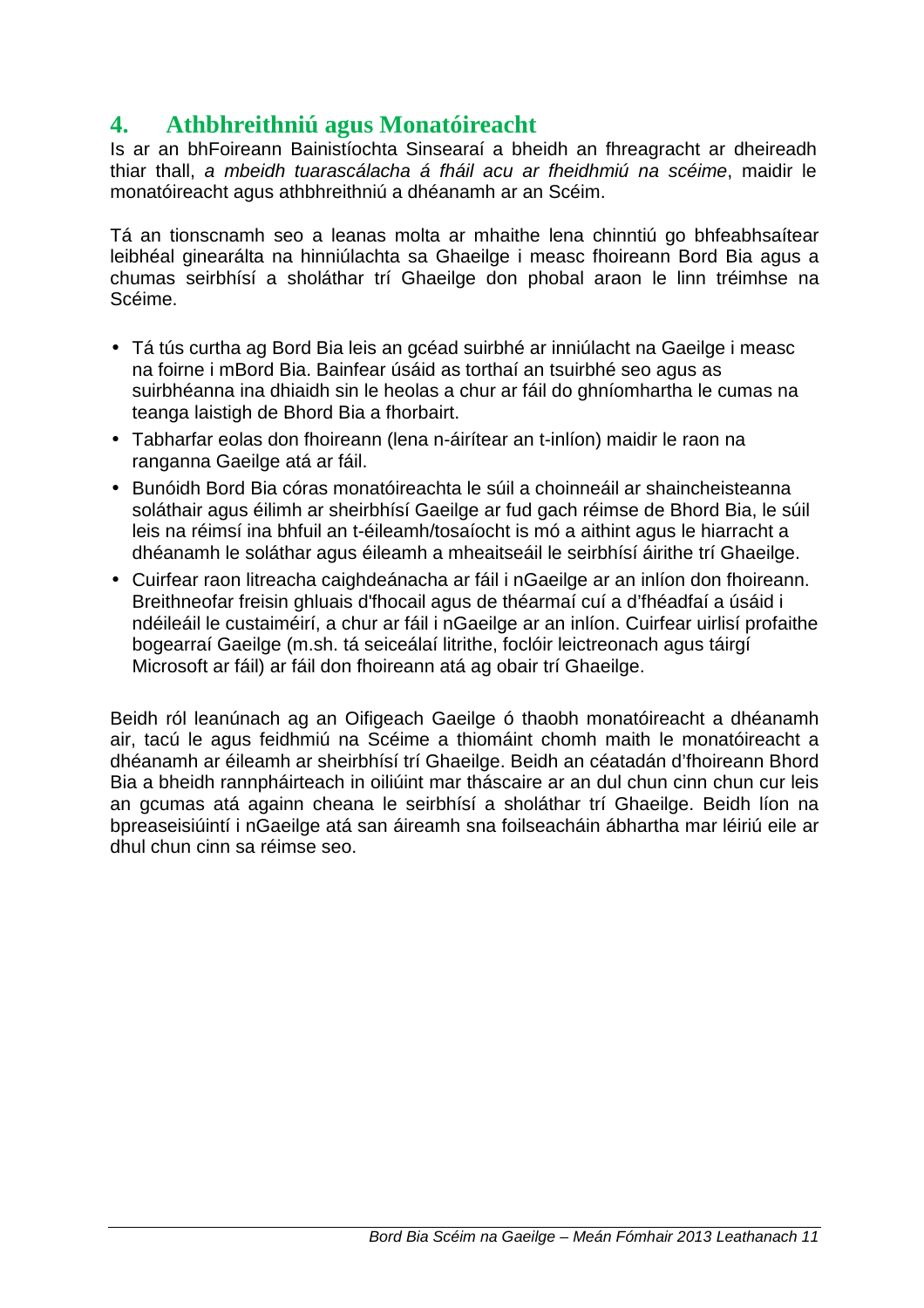## **5. Foilsiú na Scéime Comhaontaithe**

Foilseofar ábhar na scéime seo mar aon le tiomantais agus soláthairtí na scéime don phobal i gcoitinne trína bealaí seo a leanas:-

- Phreaseisiúint
- Fógraíocht ar sholáthairtí trí láithreán gréasáin Bhord Bia.

Cuireadh cóip den scéim seo ar aghaidh chuig Oifig an Choimisinéara Teanga freisin.

Is ionann an leagan Béarla den Scéim seo agus an leagan oifigiúil.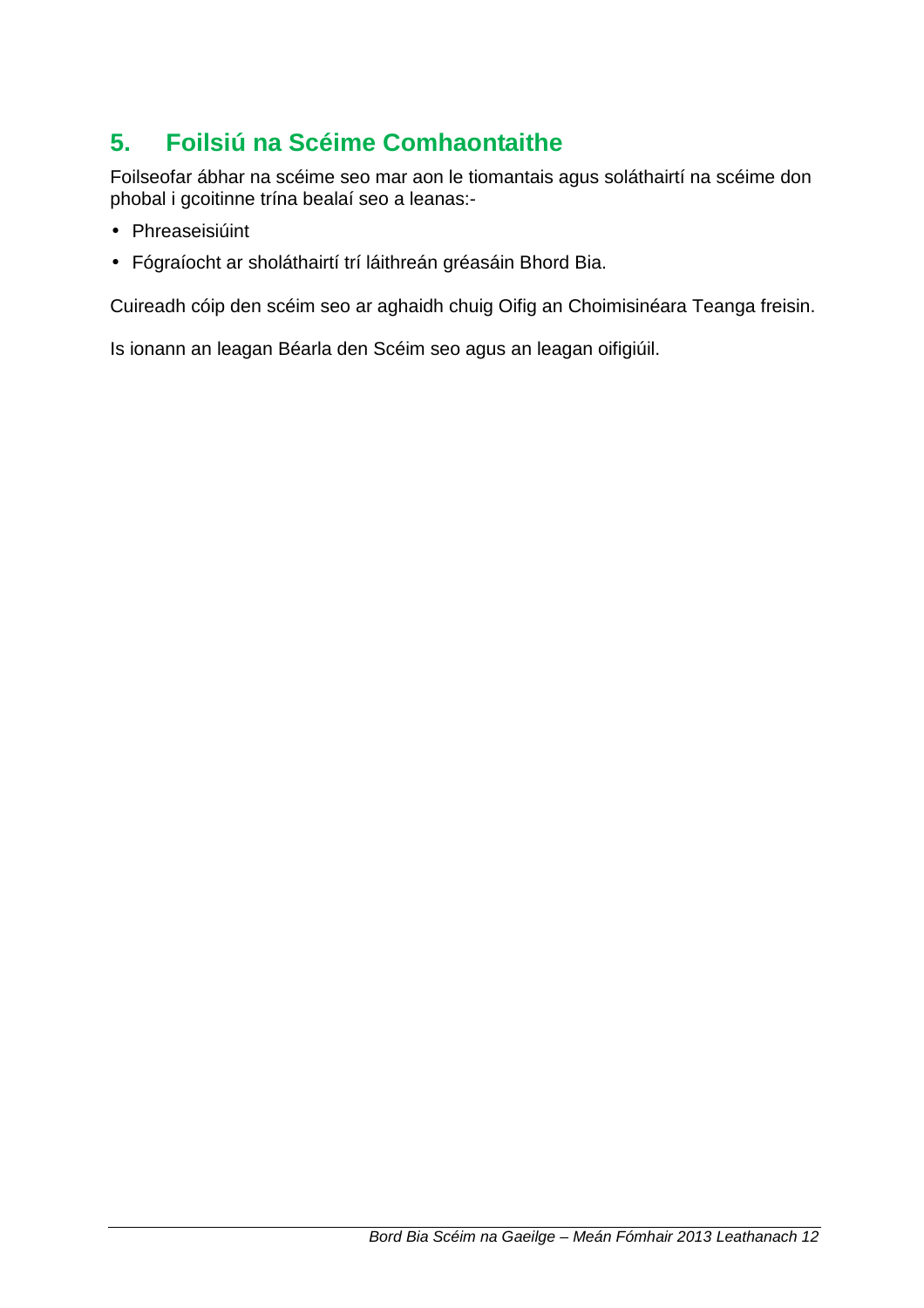## **Aguisíní**

## **Aguisín 1 – Seirbhísí Bhord Bia chomh maith leo siúd atá leagtha amach in 2.2 thuas**

#### **Seirbhísí atá ar fáil ar éileamh**

Cuireann Bord Bia eolas ar fáil do chuideachtaí agus do ghnólachtaí bia agus dí na hÉireann ar bhonn laethúil ónár n-oifigí i mBaile Átha Cliath agus thar lear.

#### **Seiceálacha stóir/Aisghabháil Táirge**

D'fhéadfadh Bord Bia cuairt a thabhairt ar mhiondíoltóirí sna cathracha móra sin ina bhfuilimid lonnaithe agus tuarascálacha a sholáthar ar tháirgí atá i stoc agus ar na praghsanna in ionaid mhiondíola comhaontaithe. Is féidir samplaí a cheannach agus a chur ar ais chun na hÉireann ar a chostas má éilítear sin. Le mionsonraí a aimsiú maidir le suíomhanna oifigí faoi láthair, féach:

http://www.bordbia.ie/aboutus/contact/Pages/default.aspx

#### **Scéimeanna Dearbhaithe Cáilíochta**

Cuireann Bord Bia scéimeanna dearbhaithe cáilíochta ar fáil do na hearnálacha seo a leanas: mairteoil, uaineoil, muiceoil, éanlaith, uibheacha agus gairneoireacht. Tá scéimeanna dearbhaithe cáilíochta Bord Bia á gcreidiúnú chun na gnáthaimh idirnáisiúnta, go sonrach EN45011. Tá ról bunúsach ag dearbhú cáilíochta maidir le cur chun cinn bia agus gairneoireacht agus cuireann sé ardán ar fáil chun go bhféadfaí cáilíocht agus tionscnamh na dtáirgí a chur chun cinn i measc tomhaltóirí.

Is féidir le cuideachtaí agus le táirgeoirí iarratas a dhéanamh le dul isteach sna Scéimeanna Dearbhaithe Cáilíochta sna ceantair sin ina bhfuilimid ag feidhmiú. www.bordbia.ie/aboutfood/quality

#### **Eolas Margaíochta**

Tá Bord Bia ag bailiú eolais maidir le margaí bia, dí agus gairneoireachta ó thart timpeall an domhain ar bhonn leanúnach, agus tá ar a chumas, faoi réir ag srianta cóipchirt, an t-eolas seo a roinnt le cuideachtaí. Is féidir leat ríomhphost a sheoladh chuig info@bordbia.ie nó foirm a chomhlánú ag

www.bordbia.ie/aboutus/contact/pages/siteenquiry.aspx a leagan amach an t-ábhar a bhfuil spéis agat ann agus cad a d'fhéadfadh an t-eolas a chur ar do chumas a dhéanamh.

Foilsíonn Bord Bia tuarascálacha atá ar fáil ar a láithreán gréasáin agus Food Alert ar bhonn seachtainiúil a thugann eolas duit maidir le forbairtí tionscal ó thart timpeall an domhain agus is féidir teacht air sin ag www.bordbia.ie/industryservices/information/alerts

#### **Seirbhísí faoi réir ag buiséad**

Ní mór do chuideachtaí láimhdeachas sa bhreis ar €1m a bheith acu sa bhliain airgeadais roimhe sin, chun cáiliú do chúnamh faoin gceannteideal seo, agus éileoidh aon chúnamh ó Bhord Bia ar an gcuideachta a léiriú nach bhfuil an uasteorainn do chúnamh de minimis bainte amach acu le trí bliana anuas.

#### • **Seirbhís Cruthú Branda**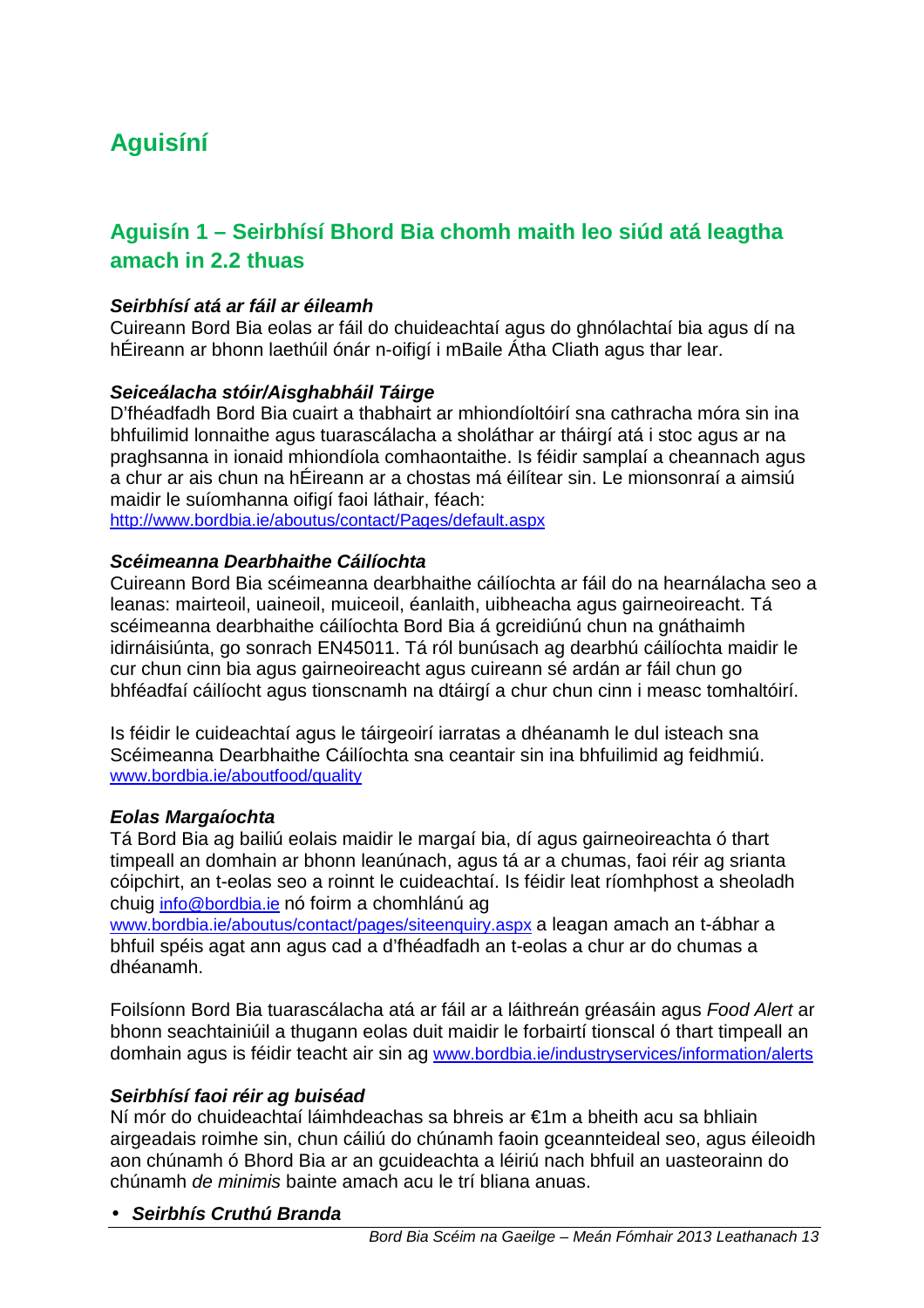Is ionann an tseirbhís seo agus cleachtadh praiticiúil céim ar chéim do chuideachtaí a bhfuil deis mhargaidh aitheanta acu agus a dteastaíonn uathu tabhairt faoi phróiseas chun cur le láithreacht bhrandáilte atá brabúsach agus inbhuanaithe.

#### • **Seirbhís Iniúchta Branda**

Is é cuspóir an Iniúchta Branda meastóireacht chriticiúil a dhéanamh ar fheidhmíocht branda sa mhargadh. Tugann sé deis do chuideachtaí féachaint an dara huair ar conas an caidreamh atá ag tomhaltóirí le do Bhranda a láidriú. Rinne Bord Bia, forbairt le linn na bliana 2012, ar leabhair oibre bhrandála, léargais agus nuálaíochta chun éascú a dhéanamh ar an bpróiseas sin.

#### • **Seirbhís Straitéiseach Deartha Branda (Pacáistiú)**

Cuireann an tseirbhís seo cur chuige straitéiseach ar fáil don tasc cumarsáide branda. Is í an aidhm brandaí bia agus dí le réiteach deartha straitéiseach a sholáthar a dhéanfaidh cumarsáid ar aitheantas, buntáistí agus luachanna branda, a chruthóidh pointe difríochta riachtanach, agus ag an am céanna a dhéanfaidh seachadadh ar bhranda den scoth a sheasann amach ar an tseilf.

#### • **Seirbhís Chumarsáide**

Is é an cuspóir atá leis an tseirbhís chumarsáide atá á cur ar fáil do chuideachtaí ná íomhá dearfach den chuideachta sin, dá branda nó dá táirgí a chruthú dá custaiméirí trí chlár gníomhaíochta atá spriocdhírithe, pleanáilte agus leanúnach.

#### • **Seirbhís Mhargaíochta Dhigiteach**

Tá an domhan ar líne ag fáil níos tábhachtaí do phróifíl branda agus do chumarsáid tomhaltóra do bhrandaí Fast Moving Consumer Goods (FMCG). Is é an cuspóir atá le seirbhís mhargaíochta dhigiteach ná íomhá dhearfach i dtimpeallacht ar líne a chruthú do chuideachtaí. Baintear é sin amach tríd an mbranda a cur chun cinn agus/nó táirgí chuig a chuid custaiméirí trí chlár gníomhaíochta atá spriocdhírithe, pleanáilte agus leanúnach. D'fhéadfadh an tseirbhís cuidiú le forbairt a dhéanamh ar láithreáin ghréasáin cuideachta freisin.

#### • **Seirbhís Blaiste**

Is é an cuspóir le seirbhís blaiste ná deis a chur ar fáil chun a chinntiú go seoltar forbairtí táirge nua go maith. Is ionann blaiseadh a thabhairt do thomhaltóir ar tháirge agus an chéad chéim le dílseacht tomhaltóirí a fháil. D'fhéadfadh sé go gcuirfí céatadán de chostas an phearsanra ar fáil le seirbhís blaiste a sheachadadh.

#### • **Seirbhís foresight4food**

Is clár atá anseo atá deartha le cuideachtaí a spreagadh le cur chuige tomhaltóirlárnach a thógáil i leith a ngnó trí léargas tomhaltóra a lorg d'fhorbairt táirge agus branda. Oibreoidh Bord Bia clár oiriúnach amach duit agus feidhmeoidh siad le soláthróirí seirbhíse oiriúnacha a roghnú.

#### • **Dearadh gréasáin**

Is féidir le Bord Bia oibriú leat le moltaí a fháil ó sholáthróirí oiriúnach ar mhaithe le dearadh gréasáin a oireann laistigh de chomhthéacs plean margaíochta foriomlán.

#### • **Seirbhísí saincheaptha**

Tá Bord Bia toilteanach an ghníomhaíocht atá beartaithe agat a phlé leat chun a chinneadh cibé a mbeadh sé ar ár gcumas tú a threorú chuig soláthróirí seirbhísí oiriúnacha.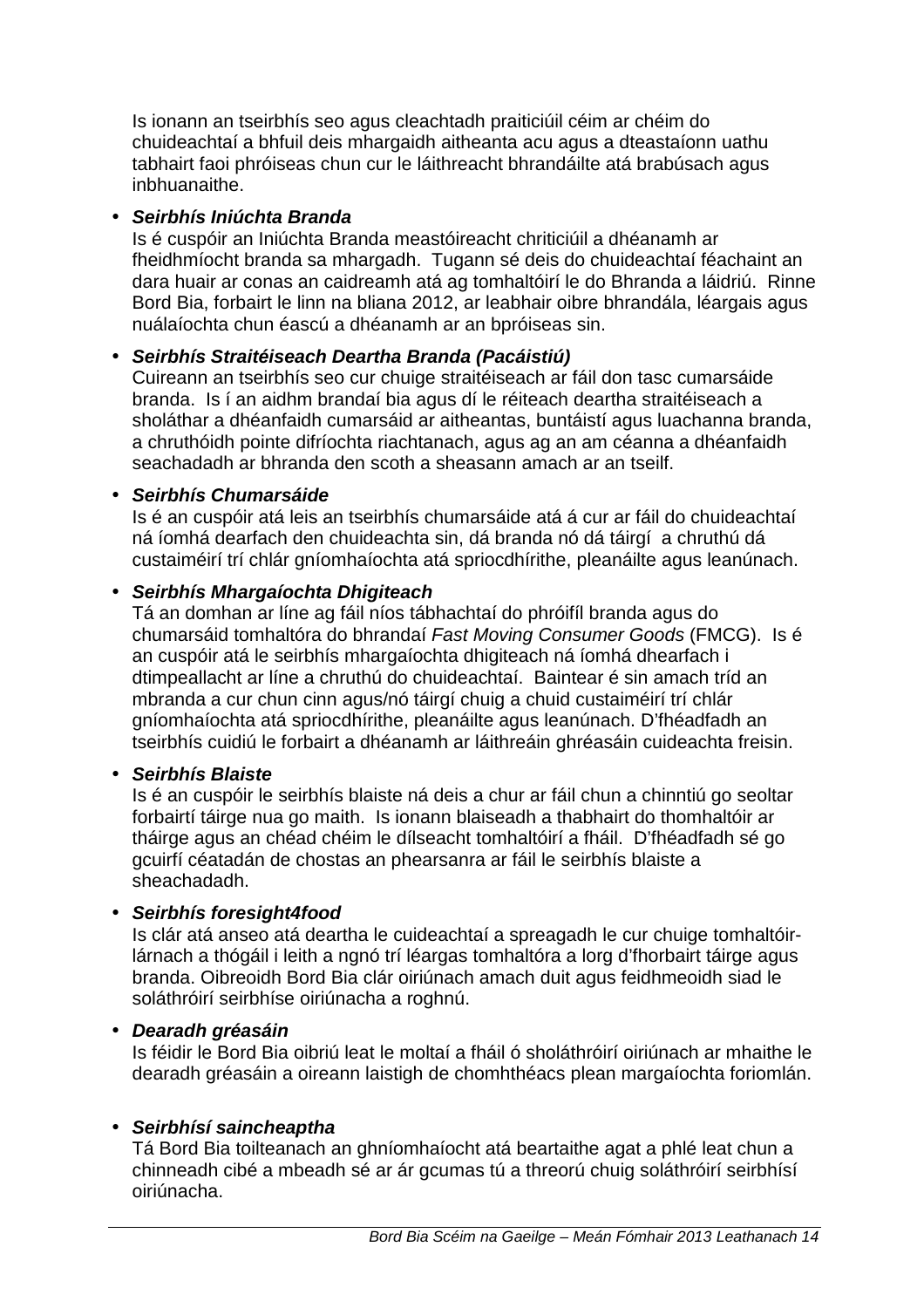#### **Cláir Mhiondíola**

Soláthraíonn an clár seo sraith imeachtaí do chuideachtaí ar spéis leo cur chuige níos struchtúraithe i leith custaiméirí miondíola na hÉireann agus na Breataine.

#### **An Fóram Branda**

Cuireann an Fóram Brandaí deis líonraithe agus foghlama den scoth ar fáil do ghairmithe margaíochta an tionscal do chomhaltaí cuideachta agus áirítear ceardaithe, Fiontair Bheaga agus Mheánmhéide (SMEnna) agus an earnáil ilnáisiúnta ansin. Reáchtáiltear sraith imeachtaí ar bhonn ráithiúil a dhíríonn ar shaincheisteanna a bhaineann le brandaí a chruthú agus a bhainistiú. Tá táille bliantúil i gceist, an brath ar leibhéil láimhdeachais, do chomhaltacht chorparáideach agus tá suas go dtí triúr feidhmeannaigh ainmnithe i dteideal freastal. Is féidir le comhaltaí, faoi réir ag critéar áirithe, leas a bhaint as meantóireacht duine ar dhuine agus/nó seiceálacha sláinte branda freisin.

#### **An Clár Comhaltachta**

Is ionann **Comhaltacht Margaíochta** Bhord Bia agus clár céimí saindírithe tráchtála chun cúnamh a thabhairt do chuideachtaí dul isteach agus tosú sna margaí onnmhairithe. Faoin gclár seo tugann céimithe faoi shannacháin tráchtála do chuideachta bia agus dí Éireannach i margaí thar lear.

Soláthraíonn an **Clár Fáis Straitéisigh** dhá bhliain atá oscailte do chéimithe an Chláir Comhaltachtaí Margaíochta agus d'fheidhmeannaigh sinsearacha chuideachtaí bia agus dí na hÉireann creat oibre d'forbairt ghairme atá deartha le cur le hacmhainní ceannaireachta thionscal bia agus dí na hÉireann.

Is ionann an **Clár Céimí Onnmhairí Bia** agus clár socrúcháin 18 mí a bhfuil forbairt déanta ag Bord Bia air i gcomhpháirtíocht le hIBEC, agus chuaigh 15 céimí ar shocrúchán le cuideachtaí onnmhairithe chun cuidiú lena n-acmhainní thar lear a fhorbairt.

#### **Turais Inspioráide**

Is cuairteanna iad seo atá deartha le smaointeoireacht as an nua a spreagadh maidir le do ghnó. Beidh tú nochta do chultúir agus do thraidisiúin éagsúla a thabharfaidh inspioráid maidir le cleachtais nó le táirgí nua san earnáil bia agus dí a bheidh ar do chumas é sin a thabhairt ar ais chuig do ghnó féin.

#### **Dreasacht Airgid (An Clár Cúnaimh Margaíochta)**

Clár atá anseo le maoiniú teoranta lenar féidir cúnamh airgead a thabhairt i gcomhthéacs plean margaíochta don bhliain féilire. Tá sé seo oscailte do chuideachta le láimhdeachas faoi €3.5m sa bhliain airgeadais roimhe sin. Ní mór gach iarratas don chaiteachas atá beartaithe sa bhliain atá amach romhainn a sheoladh isteach faoi mhí Feabhra agus eiseofar ceadanna faoi dheireadh mhí Aibreán.

#### **Marketplace International/Seó Bóthair**

Soláthraíonn Marketplace deis le casadh le ceannaitheoirí spriocdhírithe agus le do ghnó a chur i láthair mar chomhpháirtí nua a d'fhéadfadh a bheith ann. Is iad cuspóirí lárnacha Marketplace International acmhainn onnmhairithe thionscal bia agus dí na hÉireann a chur i láthair ceannaitheoirí atá ann agus ceannaitheoirí nua; cur le caidreamh trádála nua agus caidreamh trádála a bhfuil brí leis, agus ag an am céanna ceangal láithreach a ghiniúint le ceannaitheoirí atá meaitseáilte roimh ré agus le ceannaitheoirí roghnaithe.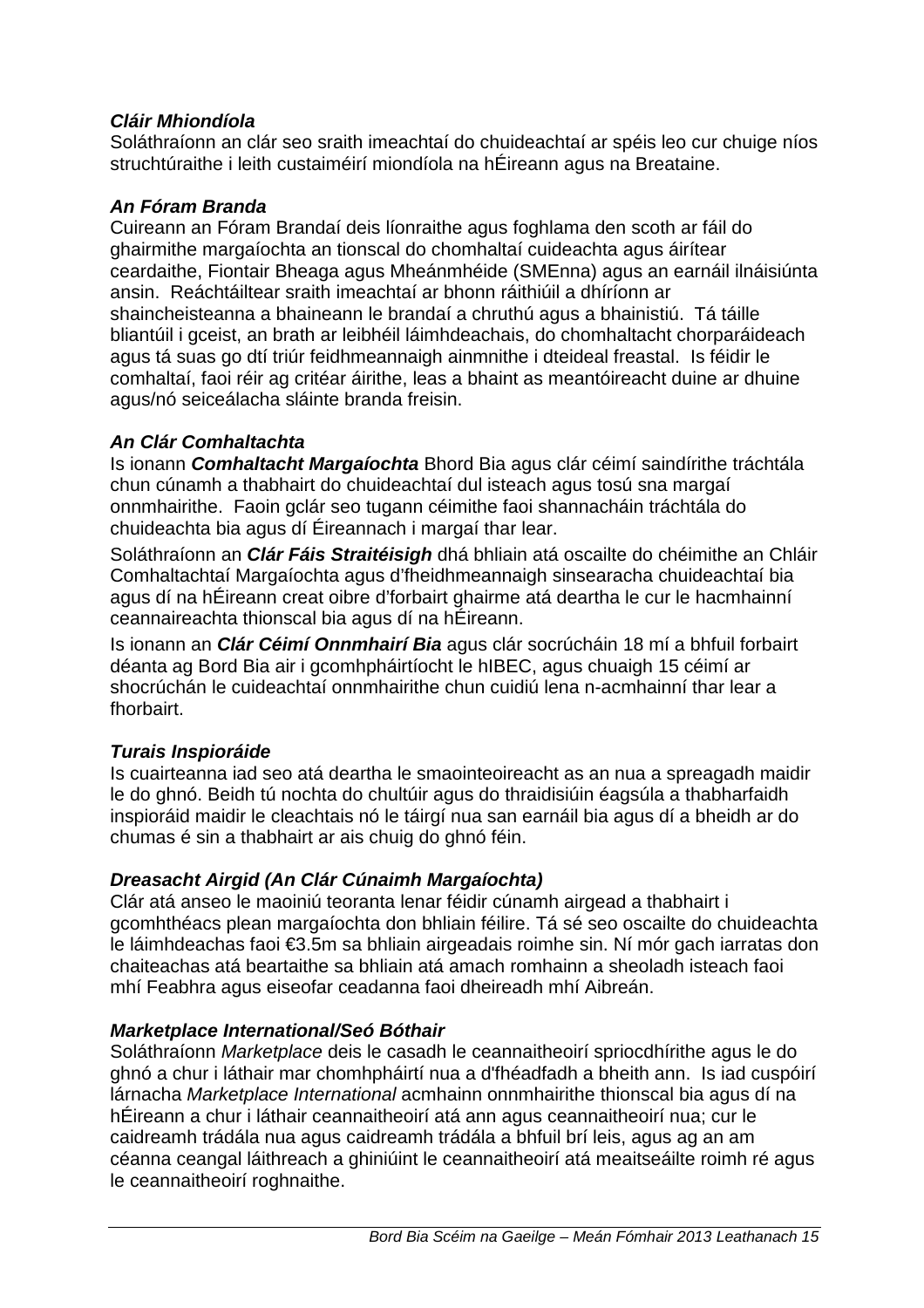#### **An Margadh Bia ag Bloom**

Tá stainníní do ghnólachtaí bia a dhíolann a gcuid earraí go díreach leis an bpobal ar fáil ag Bloom, an fhéile garraíodóireachta is mó le rá in Éirinn.

#### **Food Dudes**

Tacaíonn Clár Food Dudes Healthy Eating le dearcadh dearfach i leith torthaí agus glasraí a ithe i measc leanaí ag am ina bhfuil leibhéil raimhre óige ag ardú.